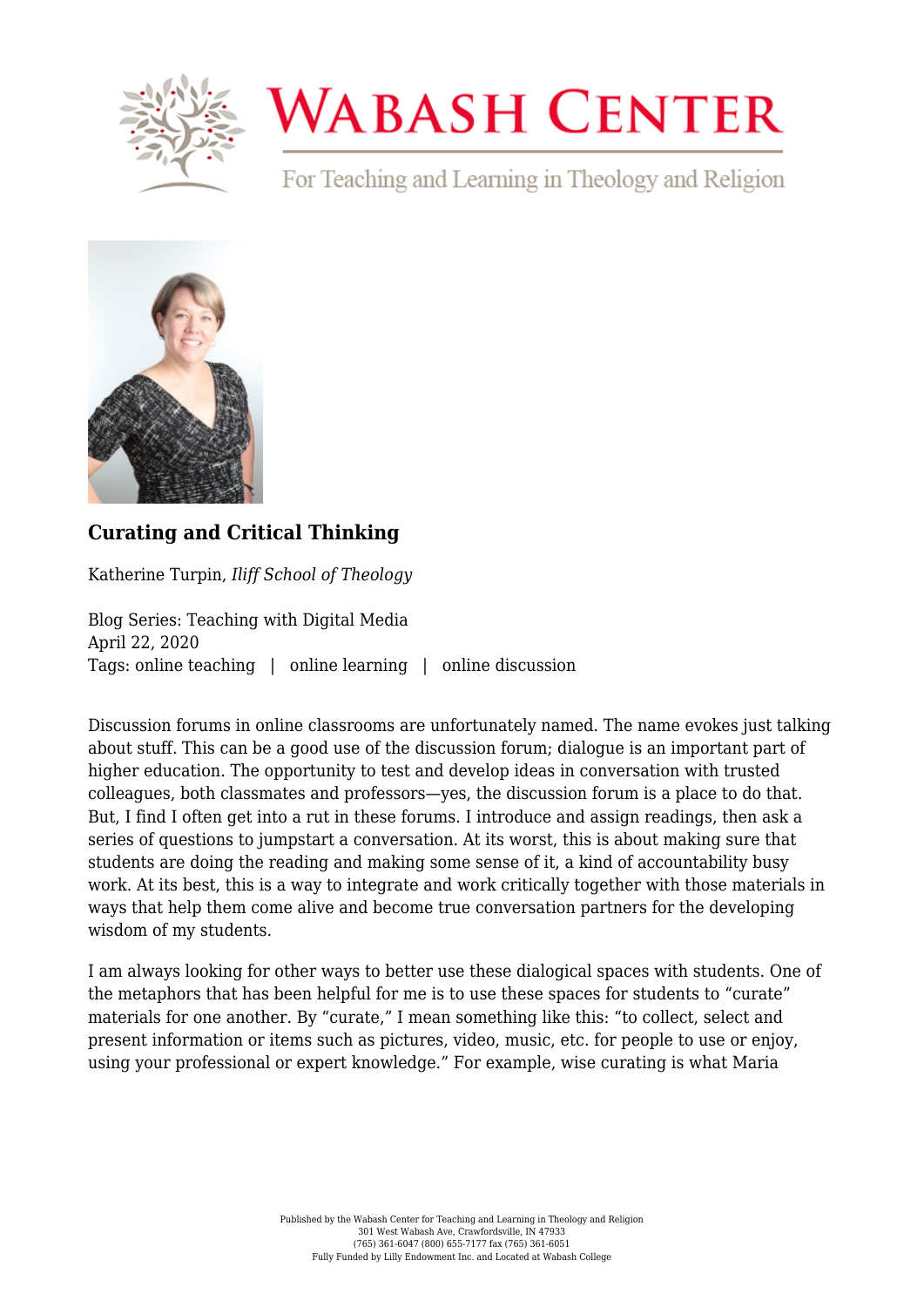Popova does in her excellent podcast and website, "Brain Pickings" ([https://www.brainpickings.org/\)](https://www.brainpickings.org/).

Curating in discussion forums can take all sorts of forms, depending on your purposes and the disciplined knowledges you are attempting to teach. Here are some of the ways I have used it as a religious educator and practical theologian:

- **Curating Examples from Daily Life**: When I am reading dense theoretical pieces with students (imagine Pierre Bourdieu or Paulo Freire), I invite them to find a website, image, or current event that illustrates one of the key theoretical concepts in the reading. This brings about a great deal of reflection on the concepts as the students try to imagine what might serve as a useful example of the concept in action. They often consider and reject many concepts as they try to find the one they will share, thus generating a more careful review of the reading. They post a link to the event or website and explain the concept that they see it illustrating to their colleagues. This has the subtle effect of helping them imagine that engaging these theories is not to demonstrate their competence for a grade, but to gain tools to better understand how the world works. It also serves as a test for the theories as we begin to see which ones have heuristic value making sense of daily life.
- **Curating Images**: When we are working in my practical theology class on forming theological questions grounded in human experience, I invite students to offer a photographic image from their home or neighborhood that raises significant theological questions for them. As the collection of images are curated, they begin to see how questions are related to particular contexts and communities, as well as begin to think about what makes a question theological at all. Their colleagues' reflections on their images generate a range of different theological questions and demonstrate the role of perspectival framing not just in the answering of questions, but also in their initial framing.
- **Curating Practices:** In a religious education class I ask students to search the web for examples of contemporary religious educational practice happening inside or outside of communities of faith. They share the examples and analyze them, naming their strengths and limitations and how they might imagine using them in their own practice as educators. This not only gives them practice in identifying and analyzing resources, but also expands all of our knowledge about what is currently happening in the practice of the field and how it relates to the academic texts we have been reading.
- **Curating Stereotypes, or Common Misunderstandings and Misrepresentations**: In youth ministry classes, I have students curate examples of the ways that adolescents are stereotyped and used as tropes in popular culture. They then take apart those stereotypes and tropes and compare them to what we've gleaned from developmental, sociological, and cultural studies of adolescence we have been reading. This enables them to identify where the tropes may have roots in those theories, but also where they have become distorted.

Curating would serve different purposes in different disciplines, and I am sure you have